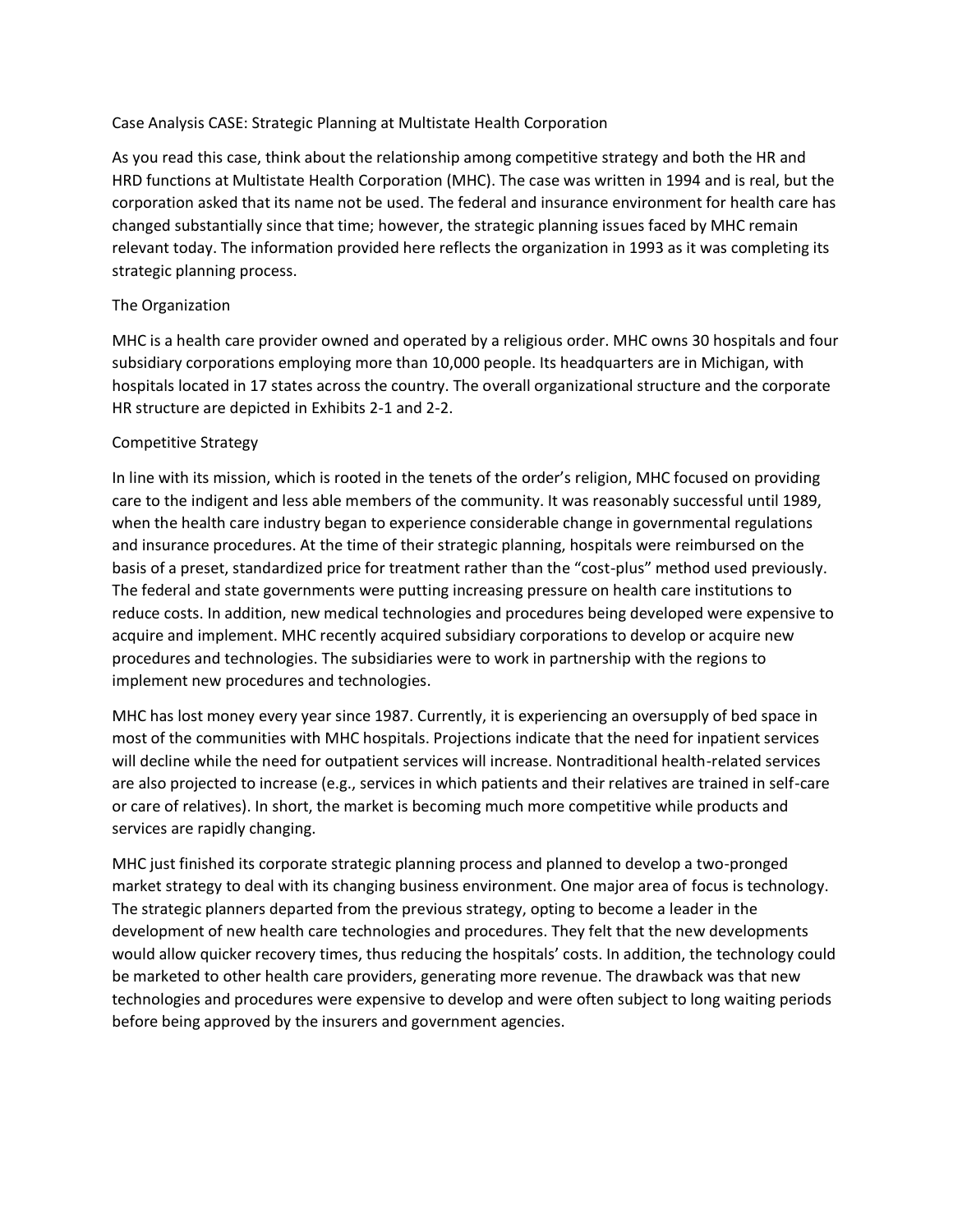The second prong of the strategy was directed toward the hospitals and was focused on improving efficiencies in basic health care and outpatient services. This would allow them to continue to provide for the basic health care needs of the less fortunate. The substantial governmental fees, grants, and other revenues tied to this population would provide a profit only if efficiencies could be developed throughout the corporation.

### Implementation Issues

Carrie Brown, hired six months earlier as corporate vice president of human resources, listened to several days of strategy discussion, without participating much. She now felt that it was time to address the HR implications of these strategies.

"While I agree that these are good strategies," Carrie said, "I don't know if we have the right people in the right places to carry them out. A few of our regional and divisional executives are already doing some of the things you're talking about, but most of them have grown up in the old system and don't know how to go about cost cutting in a way that doesn't diminish the quality of our service. Many of our divisions are in rural areas and haven't kept up with technology. We do have some middle- to upperlevel managers who are up to date in cost cutting and technology implementation, but they are scattered throughout the organization."

The current HR activities conducted at the corporate level are as follows:

To collect and store résumé-type information for all employees. This information includes demographic data, employment history, and performance evaluations.

To select divisional CEOs, regional EVPs, corporate officers, and staff professionals, and to assist at the regional and divisional levels in the selection of management-level employees, primarily through posting the position and through word-of-mouth about who is competent and available.

To sponsor occasional management development programs at the corporate level, although no system is in place to determine whether these are perceived as valuable or necessary. Most management development is done externally with tuition reimbursement, and some is done by individual divisions.

The interviewees expressed varying degrees of dissatisfaction with the following:

No system for comparing internal candidates for positions. Performance evaluation is decentralized.

What is the purpose of this meeting?

To enhance and develop the objectives of the human resource planning system (HRPS).

What is HRPS?

HRPS is a business planning system designed to provide quality data to enhance individual and organizational decision making in all aspects of human resource management.

Why was I asked to participate in this meeting?

Because you are a key decision maker, we want to ensure that HRPS fits the needs of your organization.

What specific information should I provide?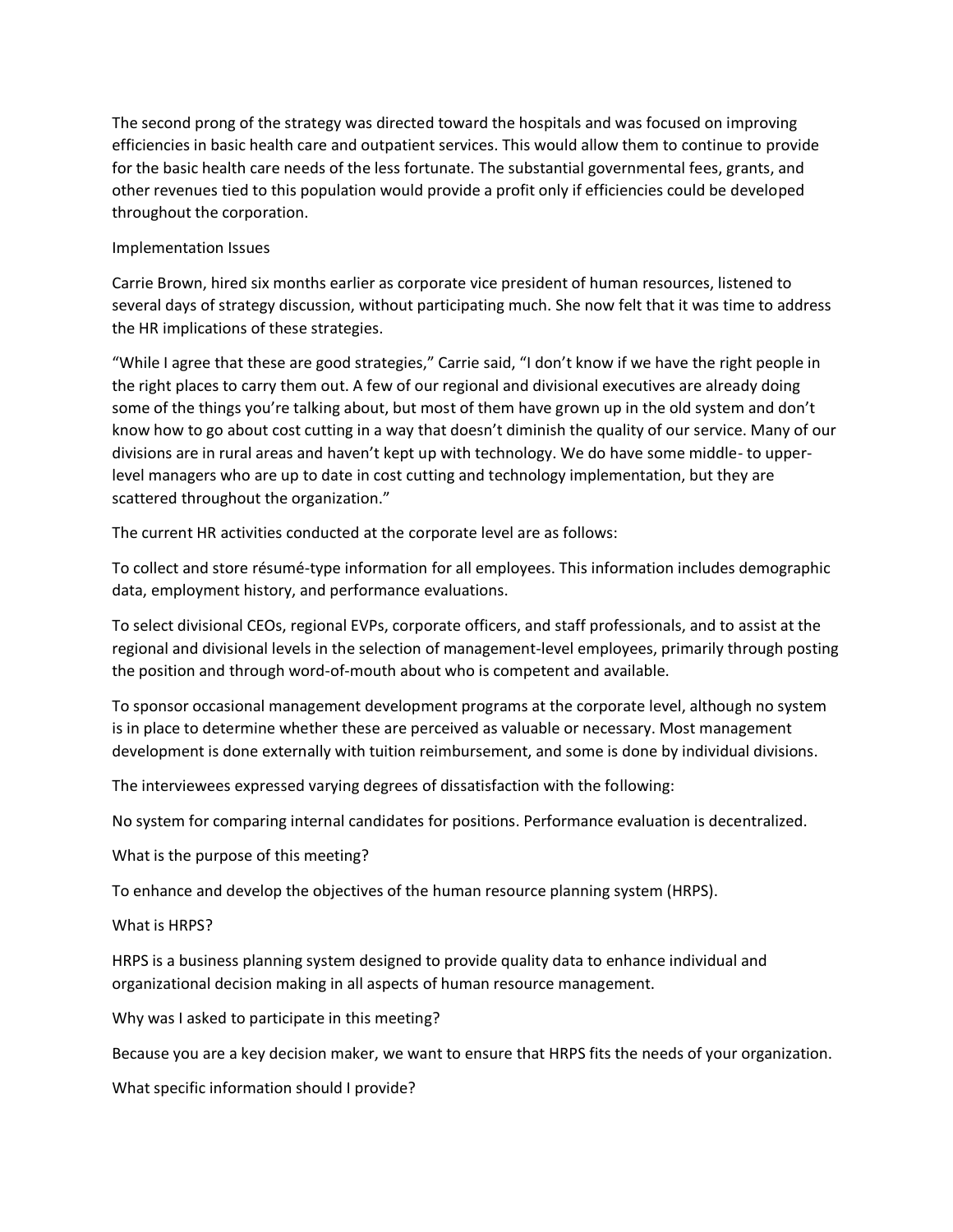We want your input regarding the following:

Should administrative access to the data in HRPS be local, regional, or only at the corporate level?

Who in your organization would use and benefit most from this system?

What, if any, problems are there with current information used in human resource management decisions (i.e., recruiting, training, appraising, etc.)? For example, do you lack information as to which people are capable successors for certain jobs, and do you know what recruiting sources produce the best employees?

What values of the corporation should be incorporated into HRPS? How might these values be incorporated?

As you see it, ideally, what job responsibilities will change in your organization as a result of HRPS?

Exhibit 2-3 Agenda and Clarification of Issues for Human Resource Planning System

No system for making known the criteria for positions. People do not respond to posted openings because rejection is a block to future promotion. Recommendation from a higher-up is known to be necessary. A related complaint was that many CEOs will not recommend their best people either because the CEOs rely on them heavily or because the bright young people might eventually be competition.

No system for evaluating the KSA required of a CEO in one part of the corporation compared with that of another. For example, the CEO in Grand Rapids has different responsibilities compared with a CEO in Detroit, but no one at the corporate level knows what the differences are.

No corporate HR philosophy or strategy guides the organization in its HR activities.

Individuals at the corporate, regional, and divisional levels reported slightly different perceptions of the priority of needs for an HRPS. See Exhibit 2-4.

Although monitoring equal employment and affirmative action is in the company's mission statement, it was considered important by only one respondent. The various levels disagreed on what job classifications should be in the HRPS: Corporate and regional personnel preferred to include only executive-level personnel, and divisional personnel wanted to include data down to the first-level supervisor. As an interviewee stated, "The MHC value statement says that we respect the dignity of all individuals. To exclude people below the executive level tells them they are worth less." On the issue of control and administration of the HRPS, corporate and regional executives preferred corporate- or regional-level administration, while divisional executives had a strong preference for direct access. Some expressed concern that corporate administration would reduce divisional autonomy in human resource decision making. The degree of centralization had been a sore point for several years. The divisions previously operated individually as profit centers, but corporate headquarters was discussing the need for a more integrated approach.

After reviewing the consultants' report and meeting with the consultants, the executive committee (representing the three levels of management) arrived at a consensus on the following HRPS objectives: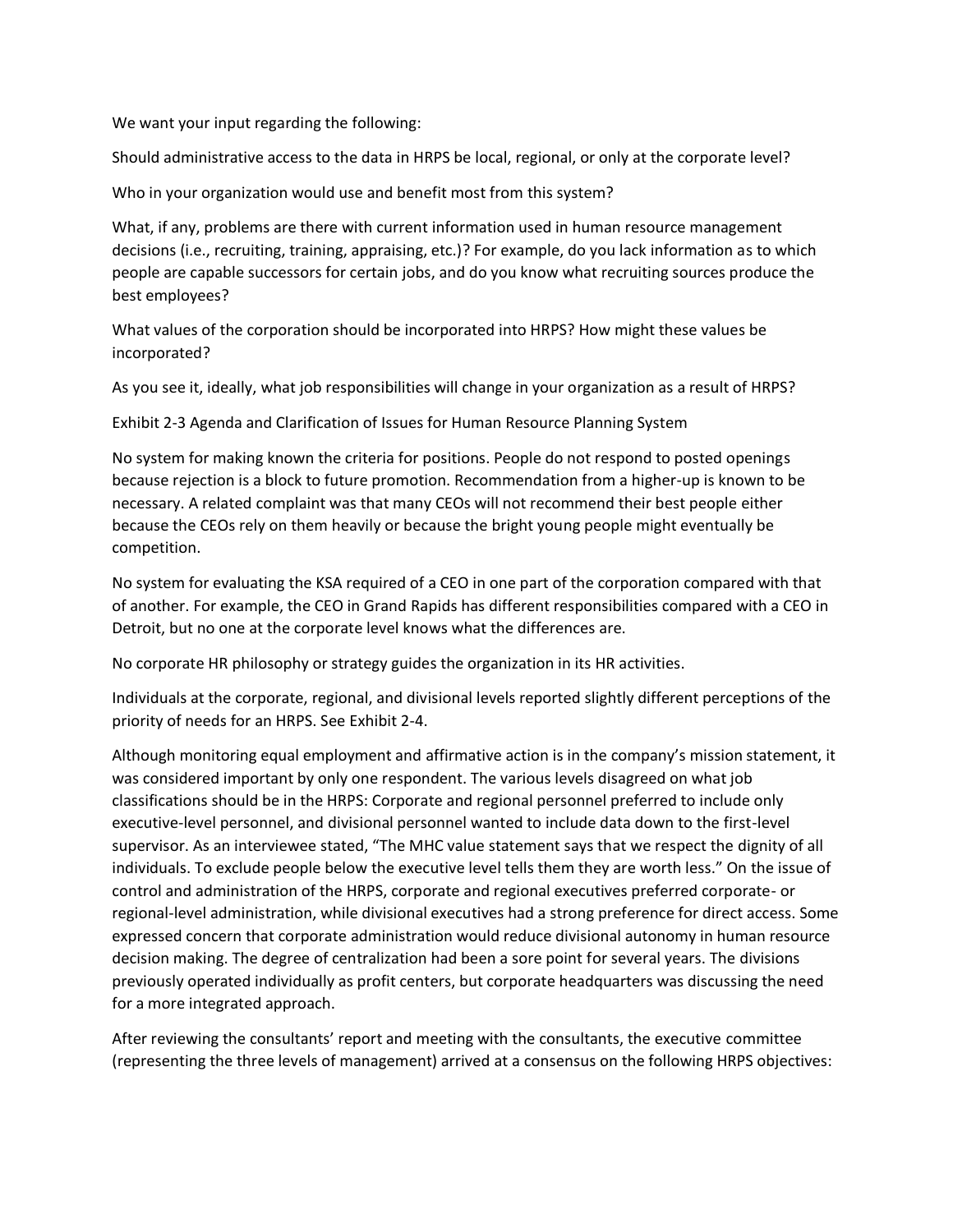Improve the selection/search process for filling vacant positions.

Develop a succession plan.

Forecast critical skill/knowledge and ability needs.

Organizational Level Improve Selection/ Search Process Develop a Succession Plan Forecast Critical Hr Skills Develop Critical Hr SkillsCreate and Utilize Career Development

| Corporate  |   |    |  |
|------------|---|----|--|
| Regional   | 3 |    |  |
| Divisional | 5 | بر |  |

Exhibit 2-4 Rank Order of Top HRPS Objectives by Organizational Level

Identify critical skill/knowledge and ability deficiencies.

Identify equal employment and affirmative action concerns.

Create a career development system that reflects the organizational mission.

The following HR philosophy was developed and approved by the MHC board of directors:

As an employer committed to the value of human life and the dignity of each individual, we seek to foster justice, understanding, and a unity of purpose created by people and organizations working together to achieve a common goal. Therefore, we commit ourselves to the following beliefs:

People are our most important resource.

The human resource needs of the organization are best met through the development of employees to their maximum potential.

Justice in the workplace is embodied in honest, fair, and equitable employment and personnel practices with priority given to the correction of past social injustices.